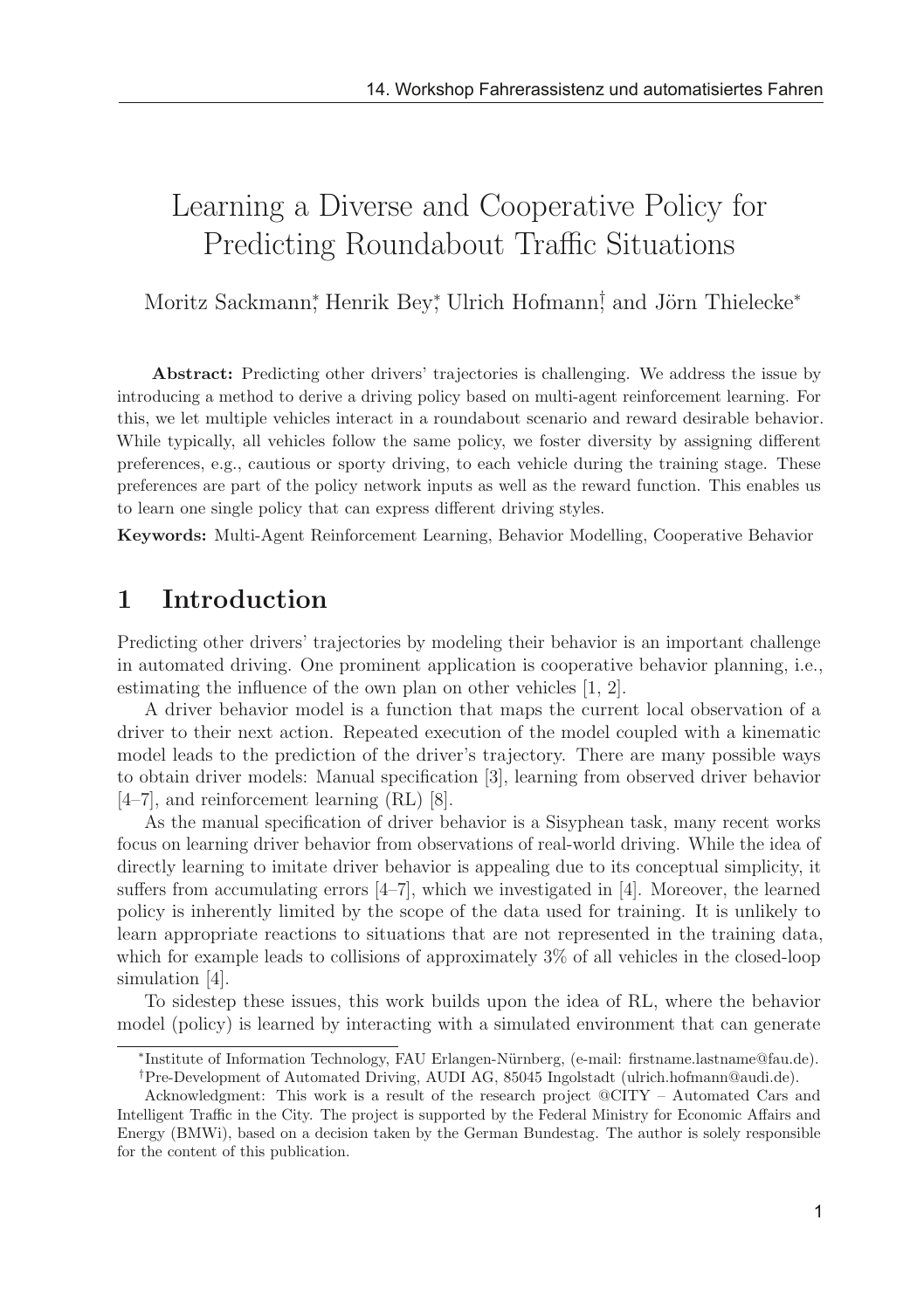an arbitrary amount of training data to improve the policy. During the simulation, each state transition is assigned a reward, and the goal of the procedure is to find a policy that maximizes the sum of rewards.

Outline When applying RL to learning a driving policy, a range of interesting questions arises: 1.) How can we derive a behavior model from a minimal set of assumptions, e.g., the goal to move forward and to avoid collisions? 2.) The interaction with other drivers is one key feature of behavior models. How can we learn a cooperative behavior model without any model of how other drivers behave and react to us? 3.) How can the behavior model be adapted to represent different types of drivers, e.g., more and less cautious ones?

The foundations of multi-agent reinforcement learning (MARL), questions 1 and 2, are discussed in section 2, while our approach to learning a diverse policy, question 3, is the subject of section 3. Finally, the properties of the learned policy are presented in section 4.

The core contribution of our work is the introduction of a method to train one single adjustable policy that can be used to represent different driving styles. Further contributions are the introduction of a reward function that fosters cooperative behavior as well as the application of the independent proximal policy optimization method [9] for learning the policy.

#### 2 Technical Background

Reinforcement Learning The field of RL is concerned with solving partially observable Markov decision processes [10], which model sequential decision problems: one agent makes an observation  $o \in O$  and performs an action  $\alpha \in A$ . As a consequence of his action, his state s ∈ S transitions stochastically to the next state<sup>1</sup> s<sup>+</sup> ~  $T(\cdot|s, \alpha)$ , according to the conditional transition density  $T(\cdot|s,\alpha)$ . Each transition is assigned a reward  $\mathcal{R}: S \times A \to \mathbb{R}$ . Each new state  $s^+ \in S$  stochastically leads to a new observation  $o^+ \sim \mathcal{O}(\cdot | s^+)$ , forming the basis for the next decision of the agent.

In our case, each agent can select an action  $\alpha = (a, \delta)$ , composed of acceleration a and steering angle  $\delta$ . The state transitions are performed through the kinematic bicycle model [11]. The observations are generated by a simulation model and describe the local environment of that agent. This procedure is visualized in Fig. 1. We assign the rewards through a manually defined function that rewards forward movement and penalizes collisions and leaving the track. The reward function is described in section 3. This function might also be learned from real data, for example proposed by [12], but this is beyond the scope of this work.

The goal of RL is to find a possibly stochastic policy  $\pi(\cdot|o)$ , i.e., which action to choose at which observation, that maximizes the sum of discounted rewards  $g_k = \sum_{i=k}^{N} \gamma^{i-k} r_{i-k}$ , starting from the initial state  $k = 0$ . The reward in the *i*-th step  $r_i \in \mathbb{R}$  is determined by R. We denote  $g_k$  as the return. The discount factor  $\gamma \in [0,1]$ , typically close to 1, ensures a preference for policies that gather high rewards fast. Moreover, it supports the convergence of  $q_k$  for large numbers of steps N.

<sup>&</sup>lt;sup>1</sup>We follow the convention of [10] to use ∼ as a sampling operator:  $s^+ \sim T(\cdot|s,\alpha)$  indicates that  $s^+$  is a sample from a random variable that is distributed according to the conditional density  $T(X = x|s, \alpha)$ .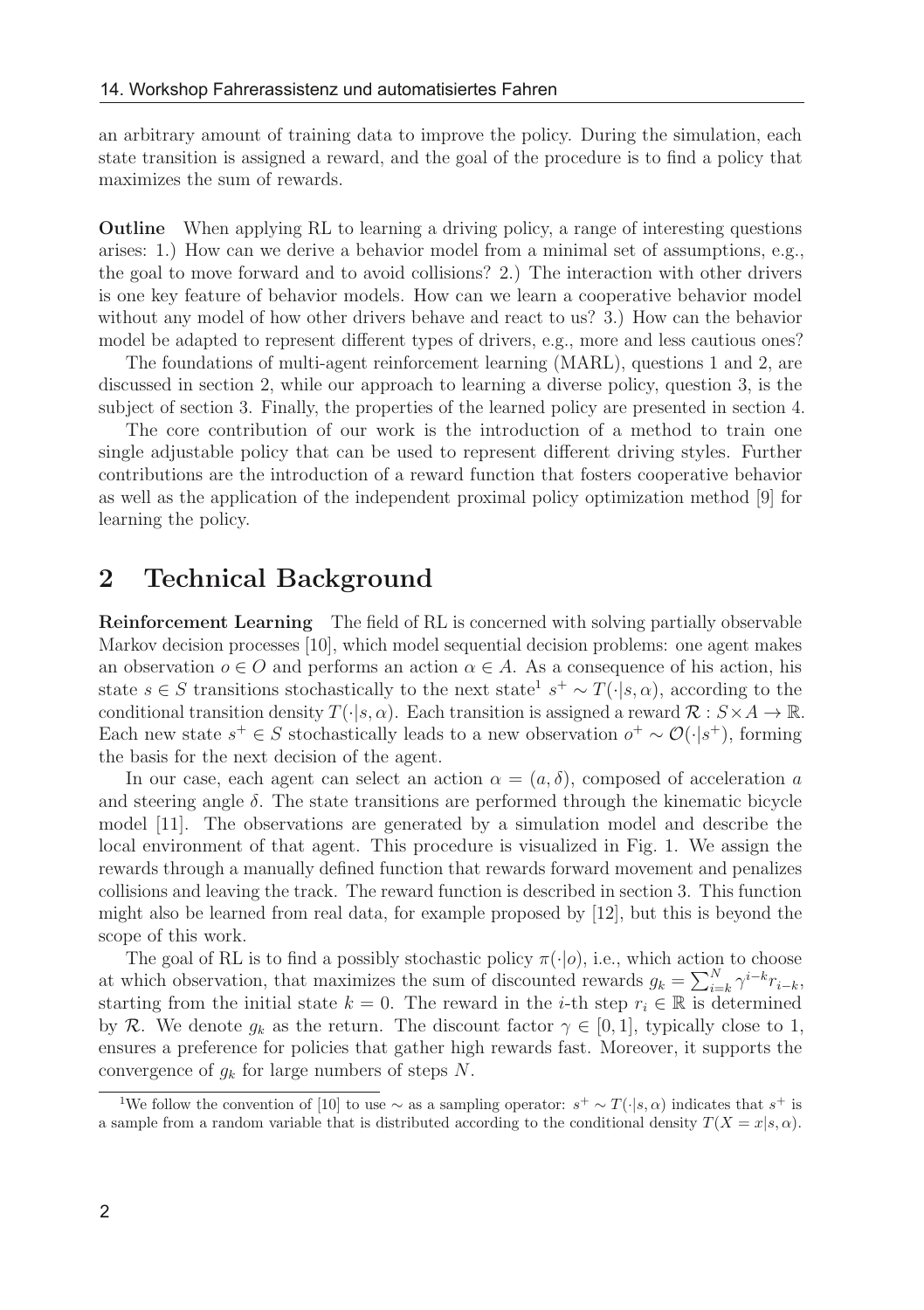

Figure 1: One step of the policy roll-out: The local observations of each vehicle are generated from the traffic situation. Observations include information on relevant vehicles, e.g., conflicting and preceding vehicles. The observation vector is the input to the policy network. An action is sampled from the action distribution. The kinematic model determines the next vehicle state. While this diagram visualizes the steps for vehicle  $#6$ , the same procedure is simultaneously executed for each vehicle in the situation.

Proximal Policy Optimization (PPO) PPO [13] is a policy gradient algorithm to solve RL problems. One central advantage of policy gradient methods compared to valuebased RL approaches is the ability to handle continuous high-dimensional observation and action spaces [10]. For the sake of brevity, we introduce a simplified algorithm here and refer to the literature [13, 14] for a comprehensive description. At its core, two neural networks are responsible for learning the policy: The policy network  $\pi_{\theta}$  with parameters θ predicts the mean and covariance (µα, Σα) of an action distribution, in our case a 2D Gaussian distribution with diagonal covariance matrix. The value network  $v_{\phi}: O \to \mathbb{R}$ with parameters  $\phi$  predicts the expected value of an observation, i.e., the return  $g_k$ , when executing the current policy starting in state  $s_k$ .

After randomly initializing the policy and the value network, the following steps are executed repeatedly during one training epoch:

- 1. Collect multiple trajectories, i.e., policy roll-outs, by randomly sampling actions from the current policy  $\alpha \sim \pi_{\theta}(\cdot|o)$  and interacting with the environment until termination, e.g., a collision. Calculate the relative likelihood  $p = \pi_{\theta}(\alpha|o)$  of the sampled actions. Calculate the return  $q_k$ , starting from each state. Store each experience  $e_k = (o_k, \alpha_k, p_k, g_k)$  without particular order in the current set of experiences  $E = \{e_1, e_2, \dots\}.$
- 2. Estimate the advantage  $A_k = g_k v_\phi(o_k)$  of each experience in E and store it along with the experience. The advantage is a positive real number if the return  $g_k$  is higher than estimated by  $v_{\phi}$ ; otherwise, it is negative.
- 3. Train the value network  $v_{\phi}$  to predict returns q based on the current observation by minimizing  $\sum_{(o,g)\subset e\in E} (v_{\phi}(o)-g)^2/|E|$  using gradient descent with respect to the value network parameters  $\phi$ .
- 4. Train the policy network to increase the probability of selecting actions with positive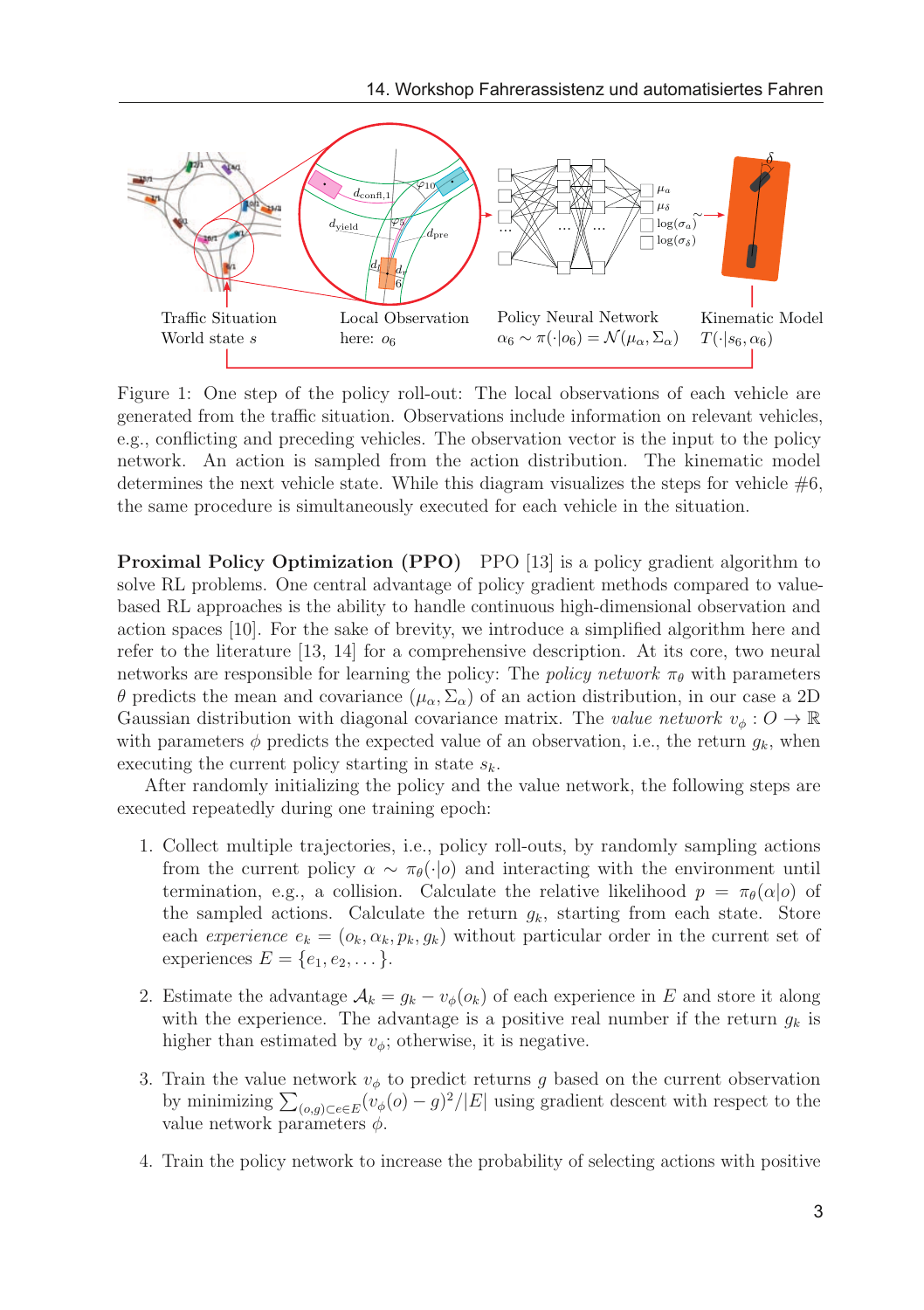advantages A and decrease the probability of actions with negative advantages. To do so, maximize  $\sum_{(o,\alpha,p,\mathcal{A})\subset e\in E} (\pi_{\theta}(\alpha|o)/p)\mathcal{A}$  using gradient ascent with respect to  $\theta$ .

The main principle of each training epoch can be explained as follows: Due to the stochastic sampling in step 1, some trajectories receive higher rewards than expected. Consequently, in step 2, the advantages of observations along these trajectories are positive, and the corresponding actions are reinforced in step 4, i.e., their relative likelihood  $\pi_{\theta}(\alpha|o)$ is increased by shifting the predicted mean action  $\mu_{\alpha}$  towards the good actions  $\alpha$ . Usually,  $\Sigma_\alpha$  also decreases, which again increases the likelihood of  $\alpha$ . Conversely,  $\pi_\theta(\alpha|o)$  is pushed away from actions with negative advantages. Simultaneously, step 3 creates an updated baseline estimate of the expected returns of observations required to determine the truly advantageous actions in the next epoch. As the expected returns of an observation change when the policy changes, the value network needs to be updated along with the policy.

In practice, numerous improvements increase the stability of PPO, mainly by restricting the step length during the gradient ascent of the policy parameters, similar to a trust region optimization [13], and by reducing the variance of the advantage estimate [14].

Homogenous Multi-Agent Reinforcement Learning Until now, we have been focusing on a single agent learning to drive through a roundabout. Clearly, the interaction with other vehicles plays a central role in driver behavior models. This leads to three requirements: First, other vehicles must be part of the simulated world, i.e., being represented in the state vector s. Secondly, the observation model must give hints on relevant other vehicles. And thirdly, we need a model of how other vehicles behave to simulate the interaction with them.

Back to square one: After all, the goal was to learn a behavior model, but the learning already requires a behavior model. This paradoxical situation is resolved by multi-agent reinforcement learning (MARL): In a traffic situation, MARL treats each vehicle as an agent that interacts with the environment, which includes all other agents, to maximize its own reward. Recent work [9] introduces the independent PPO (IPPO) method, which decomposes the *n*-agent MARL problem into *n* single-agent RL problems that can be solved with PPO.

As we consider a situation consisting exclusively of cars, we previously trained a *single* policy used by all agents [8]. Thus, each agent executes the same policy, and the policy and value network are updated based on the collective experiences of all agents. This leads to homogenous behavior among agents, e.g., similar velocities in the roundabout and similar bumper-to-bumper distances in the queue before the entrance to the roundabout. In the following sections, we propose and evaluate a concept to foster heterogeneous behavior among agents to better reflect the diverse nature of human behavior in traffic.

## 3 Learning a Diverse Policy

We aim to find a safe and cooperative behavior model that can be applied independently by all agents in a roundabout traffic situation. Compared to previous works, we foster diverse behavior among agents by assigning different preferences  $\rho_i = (\Delta t_{\min,i}, d_{\min,i}, \omega_{\text{acc},\text{lat},i})$  to each agent. The preferences are reflected in the reward function: At the start of the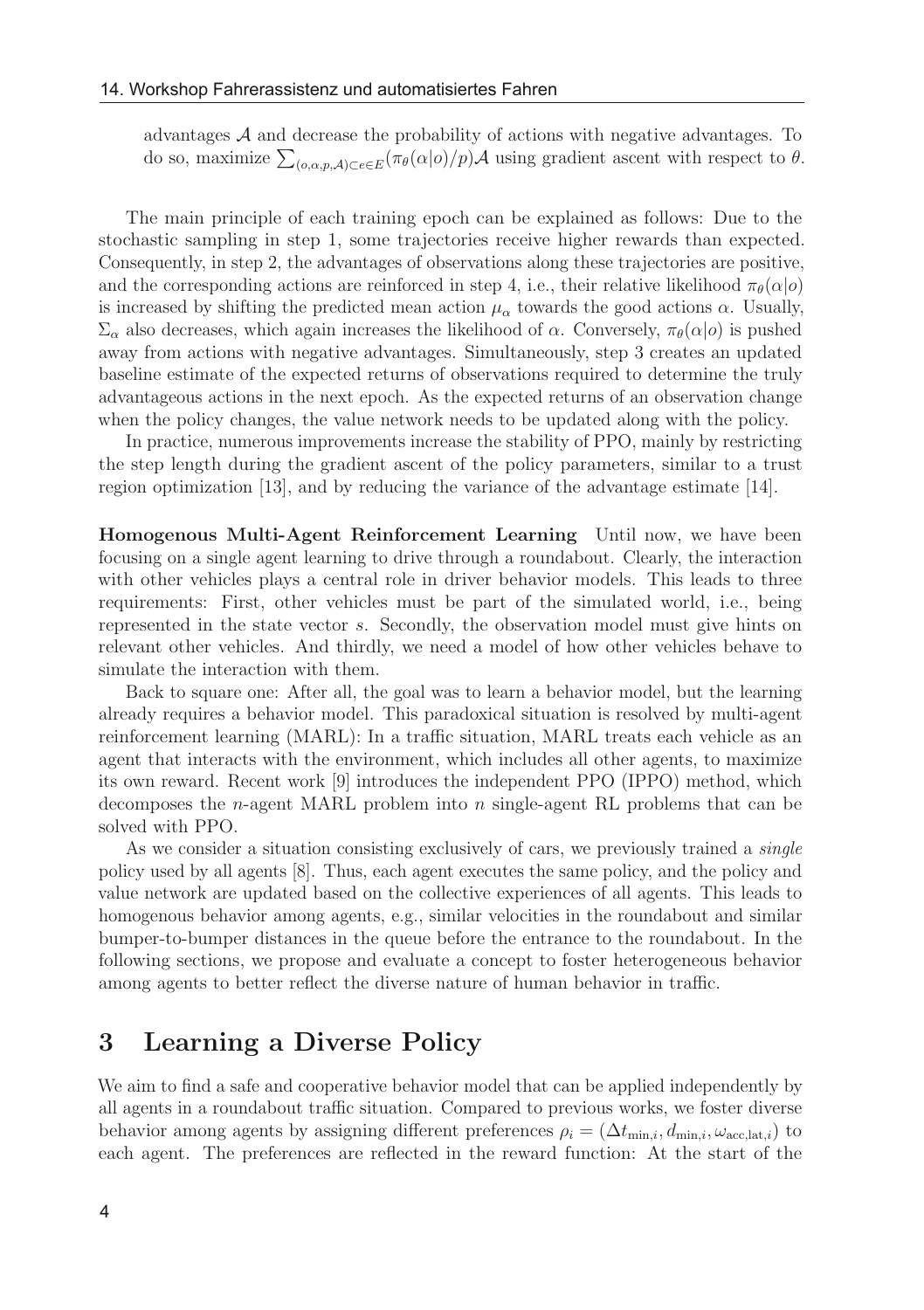| Feature                                                                                                        | Symbol                                                        | Unit      |
|----------------------------------------------------------------------------------------------------------------|---------------------------------------------------------------|-----------|
| Velocity                                                                                                       | $\overline{\mathcal{U}}$                                      | $\rm m/s$ |
| Distance to left and right boundary                                                                            | $d_l, d_r$                                                    | m         |
| Heading relative to lane in $\{0, 5, 10, 20\}$ m                                                               | $\varphi_{020}$                                               | rad.      |
| Road curvature in $\{0, 5, 10, 20\}$ m                                                                         | $c_{020}$                                                     | $m^{-1}$  |
| Preceding vehicle's velocity                                                                                   | $v_{\rm pre}$                                                 | $\rm m/s$ |
| Distance to preceding vehicle                                                                                  | $d_{pre}$                                                     | m         |
| Distance to next yield line                                                                                    | $d_{\rm yield}$                                               | m         |
| Conflicting vehicle's velocity                                                                                 | $v_{\rm confl.1}$                                             | $\rm m/s$ |
| Distance of conflicting vehicle to conflict zone                                                               | $d_{\rm confl,1}$                                             | m         |
| $2nd$ conflicting vehicle's velocity                                                                           | $v_{\rm conf1,2}$                                             | $\rm m/s$ |
| Distance of $2nd$ conflicting vehicle to conflict zone                                                         | $d_{\rm confl,2}$                                             | m         |
| Distance to next priority merge zone                                                                           | $d_{\rm merge}$                                               | m         |
| Non-priority vehicle's velocity                                                                                | $v_{\text{nonpr}}$                                            | $\rm m/s$ |
| Distance of non-priority vehicle to merge zone                                                                 | $d_{\rm nonpr}$                                               | m         |
| Preference: Minimum time gap<br>Preference: Minimum safety distance<br>Preference: Lateral acceleration weight | $\Delta t_{\rm min}$<br>$d_{\min}$<br>$\omega_{\rm acc, lat}$ | s<br>m    |

Table 1: Components of the observation vector o

simulation, we assign a random minimum time gap  $\Delta t_{\text{min},i} \in (0.5, 1.8)$ s, a minimum safety distance to the preceding vehicle  $d_{\min,i} \in (1,5)$  and a lateral acceleration weight  $\omega_{\text{acc},\text{lat},i} \in (0.3, 1.5)$  to each agent. These values are also part of the observation vector and consequently can influence the actions selected by the policy.

To learn such a diverse policy, we formulate a MARL problem that we solve using the IPPO approach: The world state s contains the road layout, the kinematic states of all agents, and their planned route, e.g., entering through the first entry and leaving at the third exit.

The observation model  $\mathcal{O}(\cdot|s,i)$  determines the observation  $o_i$  of the *i*-th agent. Similar to [3, 4, 7, 8], an observation  $o_i$  is a vector of manually selected descriptive features of the current local environment of the  $i$ -th agent. In our case, it includes 24 features that describe the agent's state and relation to the road, relevant other vehicles, and the preferences  $\rho_i$ . An extensive list of features is given in Tab. 1. Notably, the observation vector includes information on relevant other vehicles, also indicated in the observation step of Fig. 1: The preceding vehicle, the closest two vehicles with priority (Conflicting vehicles) when approaching the roundabout, and the closest non-priority vehicle driving towards the roundabout, when being in the roundabout. The relation to these vehicles is described by their velocities and distances. If a vehicle is not available, these values assume reasonable defaults, i.e., large distances and average velocities. Apart from this representation in the feature vector, communication between agents or policies is neither possible nor needed.

The policy selects an action by mapping the observation to a distribution over the action space. We restrict the feasible actions to physically plausible limits, i.e., steering angle  $\delta \in (-\pi/8, \pi/8)$  rad and acceleration  $a \in (-7, 3)$  m/s<sup>2</sup>. The next vehicle state is determined according to the kinematic bicycle model [11].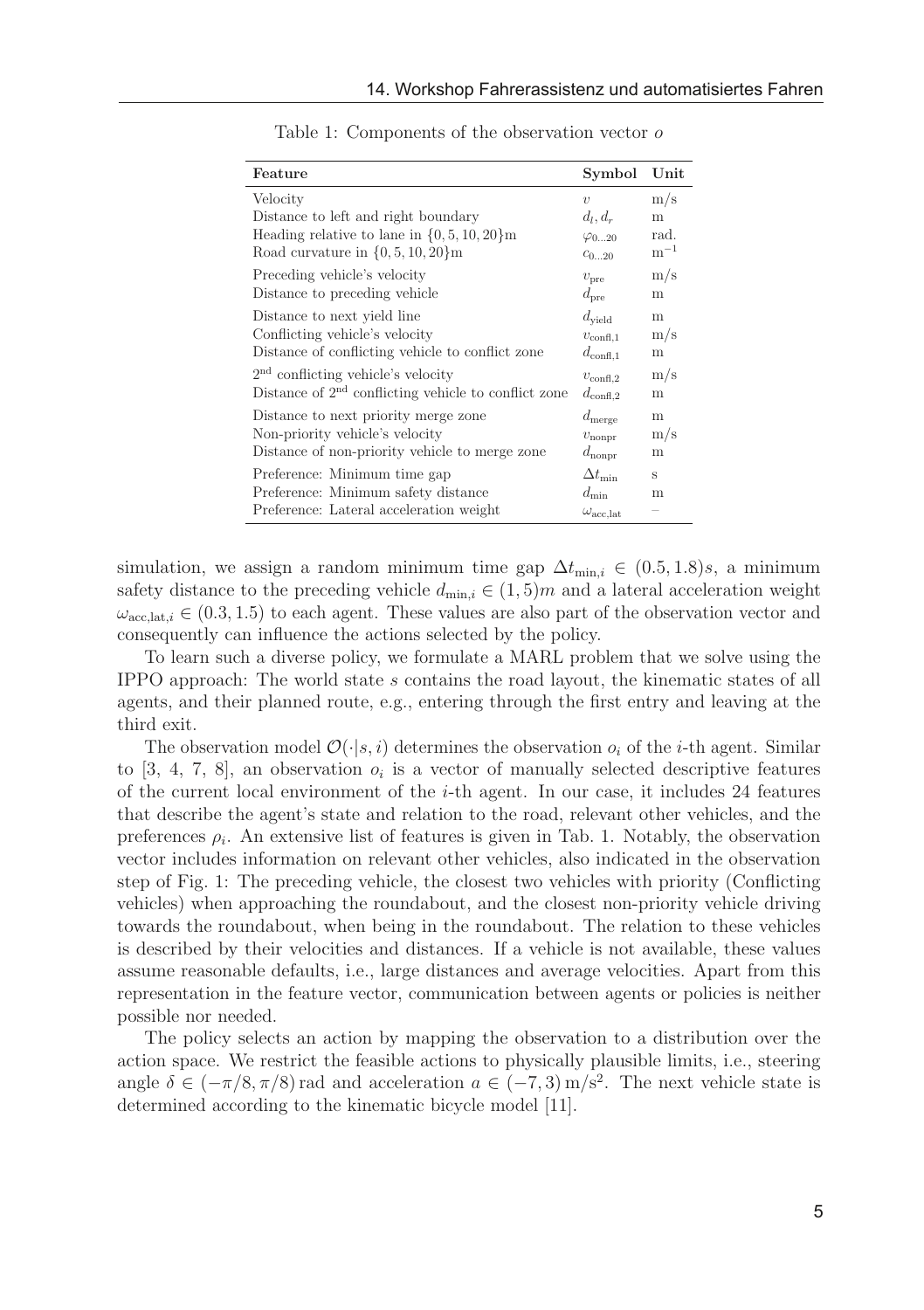**Reward Function** At each step, a reward is assigned to the  $i$ -th vehicle by the reward function

$$
r(s, \alpha, i) = (\omega_{\text{vel}} r_{\text{vel}} + \omega_{\text{crash}} r_{\text{crash}} + \omega_{\text{offtr}} r_{\text{offtr}} + \omega_{\text{acc,lon}} r_{\text{acc,lon}}
$$

$$
+ \omega_{\text{acc,lat}, i} r_{\text{acc,lat}} + \omega_{\text{tg}} r_{\text{tg}} + \omega_{\text{dist}} r_{\text{dist}} + \omega_{\text{coop}} r_{\text{coop}}(s, \alpha, i).
$$

It is a linear combination of different rewards. The importance of each reward can be altered via the corresponding weight  $\omega$ . We set all weights to 1 for our experiments, except for  $\omega_{\text{acc},\text{lat},i}$ , as described above.

The first three rewards,

$$
r_{\text{vel}}(s, \alpha, i) = 1 - |v_i - v_{\text{max}}|/v_{\text{max}}
$$
clipped to [0, 1],  $v_{\text{max}} = 9 \text{ m/s}$   
\n
$$
r_{\text{crash}}(s, \alpha, i) = -100 - 20v_i/(1 \text{ m/s})
$$
 if *i* crashed,  
\n
$$
r_{\text{offtr}}(s, \alpha, i) = -200
$$
 if *i* is off track,

are essential for the driving functionality:  $r_{vel}$  incentivizes progress along the track, whereas  $r_{\text{crash}}$  and  $r_{\text{offtr}}$  penalize collisions and leaving the track. By assigning negative rewards to longitudinal and lateral accelerations,

$$
r_{\text{acc,lon}}(s, \alpha, i) = -a_{\text{lon}}^2 / a_{\text{max}}^2
$$
clipped to [-1,0],  $a_{\text{max}} = 5 \text{ m/s}^2$   
\n
$$
r_{\text{acc,lat}}(s, \alpha, i) = -a_{\text{lat}}^2 / a_{\text{max}}^2
$$
clipped to [-1,0],

the model learns to use moderate accelerations if possible. The penalty on lateral accelerations effectively limits the velocity in the roundabout. The additional terms

$$
r_{\text{tg}}(s, \alpha, i) = -1
$$
 if  $\Delta t_i < \Delta t_{\min,i}$ ,  
\n
$$
r_{\text{dist}}(s, \alpha, i) = -10
$$
 if distance to preceding(i)  $\langle d_{\min,i} \rangle$ 

facilitate learning a safe behavior because they directly penalize undesirable behavior, i.e., low time gaps and low distances. Thus, the RL agent does not need to experience a collision for learning to avoid these situations. The thresholds  $d_{\min,i}$  and  $\Delta t_{\min,i}$  differ per agent, fostering different driving styles.

Finally, the cooperation reward

$$
r_{\rm coop}(s,\alpha,i)=r(s,\alpha,j) \qquad \qquad \text{if } i \text{ has to give way to } j
$$

assigns the reward of the closest vehicle in the roundabout  $j$  to vehicle i. This reward is only assigned when i is close  $(< 2.5 \,\mathrm{m})$  to entering the roundabout. Effectively, this encourages cooperative behavior: If vehicle  $j$  can drive unhindered,  $i$  also benefits from the rewards of j. On the other hand, if the entry of i forces j to brake strongly, i will also receive the resulting penalty.

Improving Robustness One major motivation for this work is to improve the robustness, i.e., collision and off-track rate, of the policies compared to our previous behavioral cloning approach [4]. While behavioral cloning does not allow for manual tweaking of the policy, e.g., through the penalties  $r_{tg}$  and  $r_{dist}$  in safety-critical situations, our previous RL-based approach [8] is a first step in this direction. Compared to [8], we now use the IPPO method, which is better suited for MARL than the previously used soft actor-critic (SAC),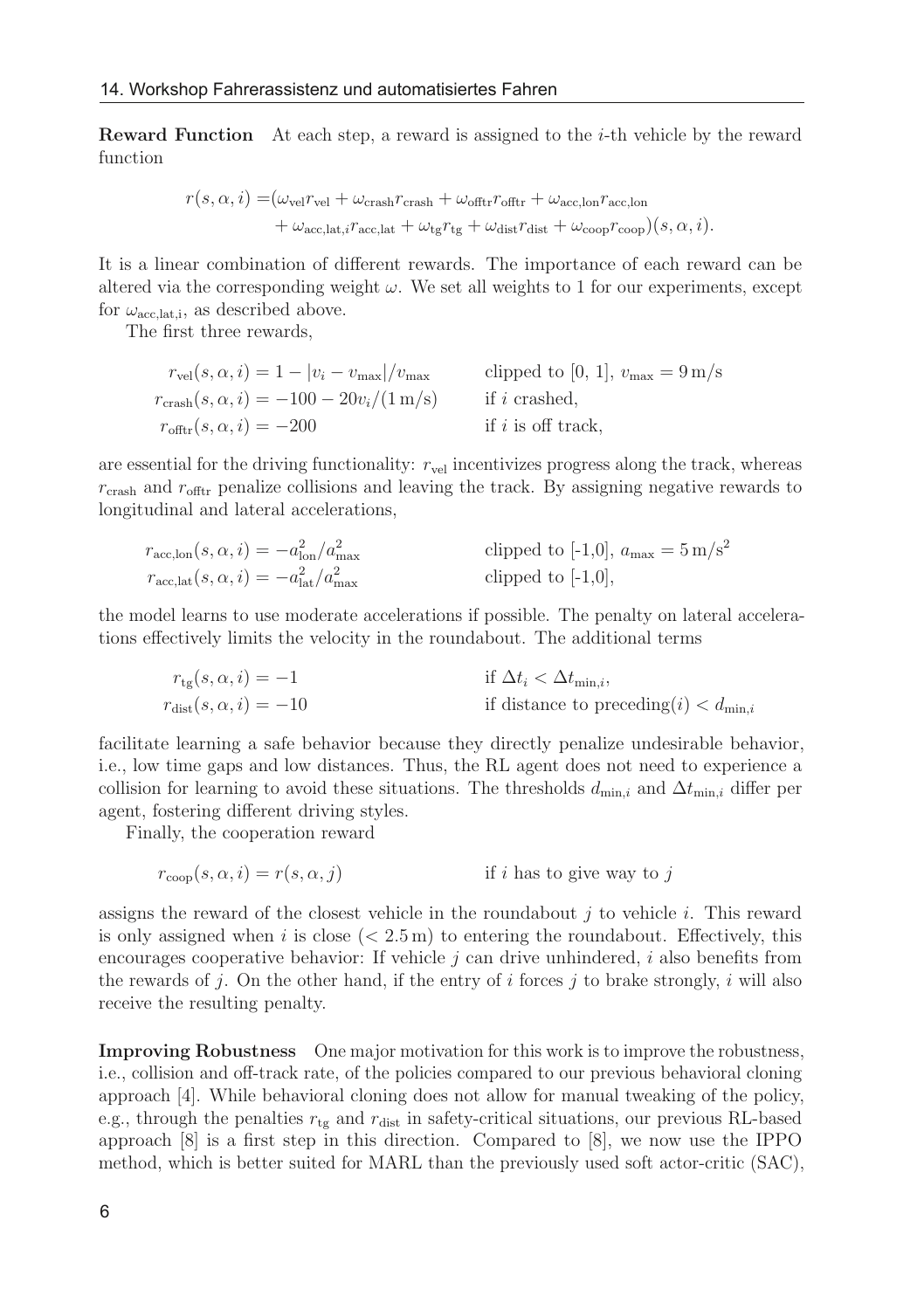



Figure 2: Minimum, mean, and maximum return  $q_0$  at each training epoch, six repetitions. Higher values are better.

Figure 3: Histogram of time gaps of 2500 vehicles after 100 simulation steps. In these simulations, all vehicles use the same  $\Delta t_{\min}$ . either 0.5s or 1.8s.

because it exclusively uses experiences from the current policy. SAC and other off-policy methods learn from an experience buffer which also contains experiences from policies of earlier training epochs. This increases the *sample efficiency*, i.e., decreases the number of experiences required to converge to a good policy. However, MARL violates the underlying assumption of stationary environment dynamics as these change along with the policy. For example, it might be feasible to enter the roundabout with low speed at early training epochs, as all other agents also drive slowly. The same behavior might be dangerous at later epochs, as the other agents have learned to drive faster; the environment dynamics have changed.

We further improve robustness by enforcing a relatively large minimum  $\Sigma_{\alpha}$  during training. The large variance of the action distribution causes all vehicles to act more randomly, such that the policy needs to be more robust to avoid critical situations, as the randomized actions could otherwise lead to collisions.

# 4 Experiments

The training is performed simultaneously in 50 randomly initialized roundabouts with 1 to 20 vehicles. On average, we collect experiences of 650 vehicles per simulation step. Each simulation terminates after 200 steps with a simulation step size of  $dt = 0.2$  s. The large simulation horizon of 40 s is required for the agents to experience the long-term effects of their actions, e.g., that waiting at the roundabout entry eventually enables one to drive in.

The training progress is visualized in Fig. 2. Within 10 episodes, most agents learn to stay on track and subsequently further refine their behavior to avoid collisions while slowly increasing their velocity. The training typically converges after approximately 200 epochs, equivalent to 1 hour on an i7-9700 CPU @ 3 GHz. To ensure reproducibility, we repeat the training six times with randomly initialized neural network parameters and random initial simulation states.

We found that the cooperation reward  $r_{\rm coop}$  is essential for learning a policy that respects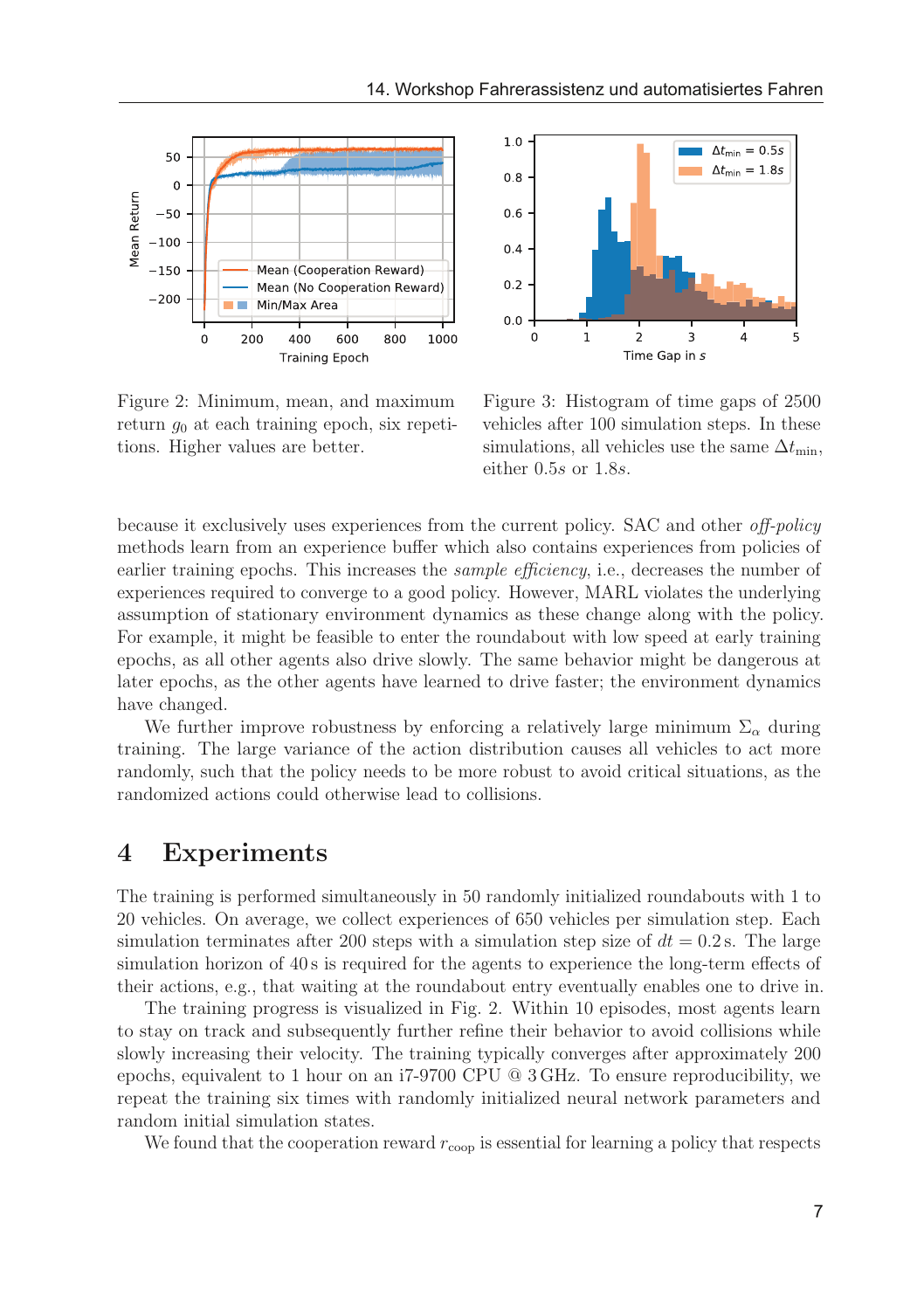

Figure 4: Effect of varying the minimum safety distance  $d_{\text{min}}$  of all vehicles, while keeping all other parameters fixed: After 15 s of simulation, the standstill distance between the vehicles at the entry lanes is clearly distinguishable.

the right of way when entering the roundabout. Agents trained without cooperation reward often squeeze into the roundabout, regardless of the impact on other vehicles. Ultimately, this behavior often causes deadlocks, as more and more vehicles enter the roundabout. This effect is reflected in the mean returns during training in Fig. 2: Policies trained without cooperation reward require considerably more training epochs to achieve returns similar to those trained with cooperation reward. Without cooperation, three out of six policies never achieve good performance due to the above-described deadlock phenomenon. Effectively, the cooperation term adds a reflection of the common interest of all agents—flowing traffic—to the otherwise purely egoistic training goal, facilitating the convergence of the IPPO method. All subsequent experiments investigate the cooperative policies.

After training, the policy is executed deterministically by selecting the mean value of the action distribution instead of sampling. The preference values are randomly sampled for each vehicle. We evaluate the policy by executing it in 200 randomly generated situations for 200 steps with  $dt = 0.1$  s, containing a total of 2570 vehicles, which is equivalent to 14 hours of driving. Compared to training, the step size dt is halved to improve the policy performance by enabling faster reaction times. None of the six policies leaves the track in any case. The best two policies produce 0 collisions, while the worst policy produces 5 collisions  $(0.2\%)$ , significantly less than in our previous RL-based works (approx. 1%) [8] and our supervised learning based approach (approx. 3%) [4].

To demonstrate that our method learns an adaptive policy that can be changed at execution time via the preference vector  $\rho$ , we demonstrate the effect of altering the desired time gap  $\Delta t_{\text{min}}$ , the minimum safety distance  $d_{\text{min}}$ , and the lateral acceleration weight  $\omega_{\text{acc},\text{lat}}$  in the following. To emphasize the effects, we always assign the same  $\rho$  to all vehicles in a situation.

Keeping all other parameters fixed, we evaluate the effect of altering  $\Delta t_{\text{min}}$  on the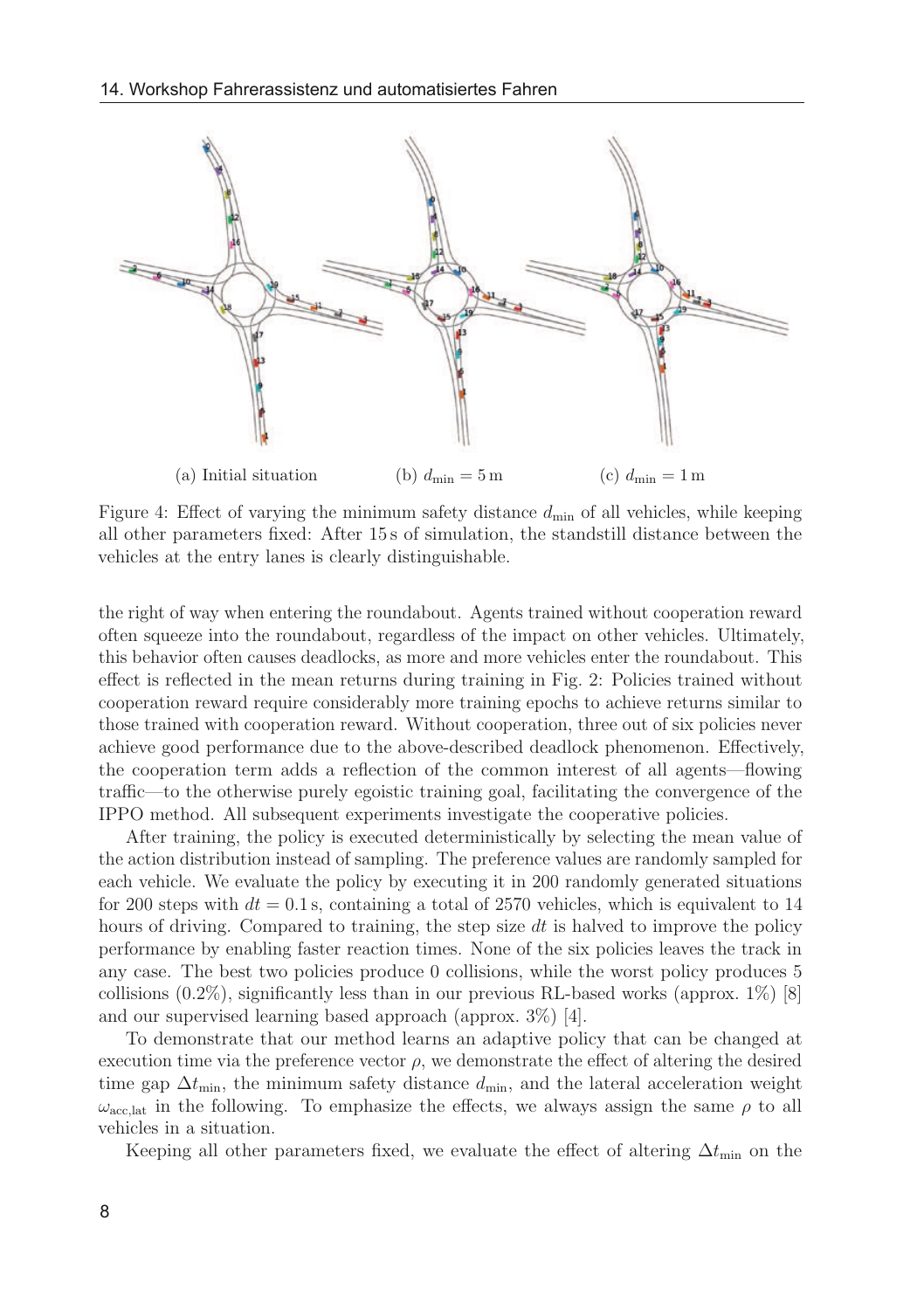

(a) Lateral accelerations experienced by one vehicle driving through an empty roundabout



(b) Histogram of lateral accelerations of 2500 vehicles during 200 time steps of simulation  $(N \approx 500.000)$ 

Figure 5: Influence of lateral acceleration cost weight  $\omega_{\text{acc,lat}}$  on the behavior of vehicles. Higher  $\omega_{\text{acc},\text{lat}}$  values penalize lateral accelerations, leading to lower overall accelerations as vehicles reduce their velocity in curves. This is shown for one single vehicle in 5a and for a large number of vehicles in 5b.

time gaps occurring after 100 simulation steps in Fig. 3. Almost no time gaps below the respective  $\Delta t_{\text{min}}$  can be observed.

Next, we vary the minimum safety distance  $d_{\min}$ . The effect is shown in Fig. 4, where the policy is applied to the same initial situation for 150 steps. The effect of switching between  $d_{\text{min}} = 5$  m and  $d_{\text{min}} = 1$  m is clearly visible when comparing Fig. 4b and 4c.

Finally, the effects of different lateral acceleration costs are visualized in Fig. 5. A lower cost weight  $\omega_{\text{acc},\text{lat}}$  permits higher lateral accelerations, enabling the vehicles to drive with higher velocities in the roundabout, and vice versa.

## 5 Conclusion and Outlook

Our proposed approach learns a diverse policy that can represent different driving styles through its preferences  $\rho$ : Minimum time gap, minimum safety distance, and lateral acceleration penalty weight. At the same time, we maintain the main advantage of training a single policy: Efficient training by leveraging the experiences of all agents to train the same policy [15]. We demonstrate the emerging properties of the learned policies. Moreover, we introduce a cooperation term that enables the otherwise purely egoistic IPPO method to reliably converge in our roundabout setting.

Future work could address the online estimation of the preference vector, given observations of real-world driver behavior. Similar ideas have been applied in [2, 16] for manually formulated parametric models. Subsequent predictions can then adapt to individual driver behavior. Additionally, uncertainty can be expressed in the low-dimensional preference space. A set of representative trajectory predictions can then be generated by rolling out the policy with different preference values.